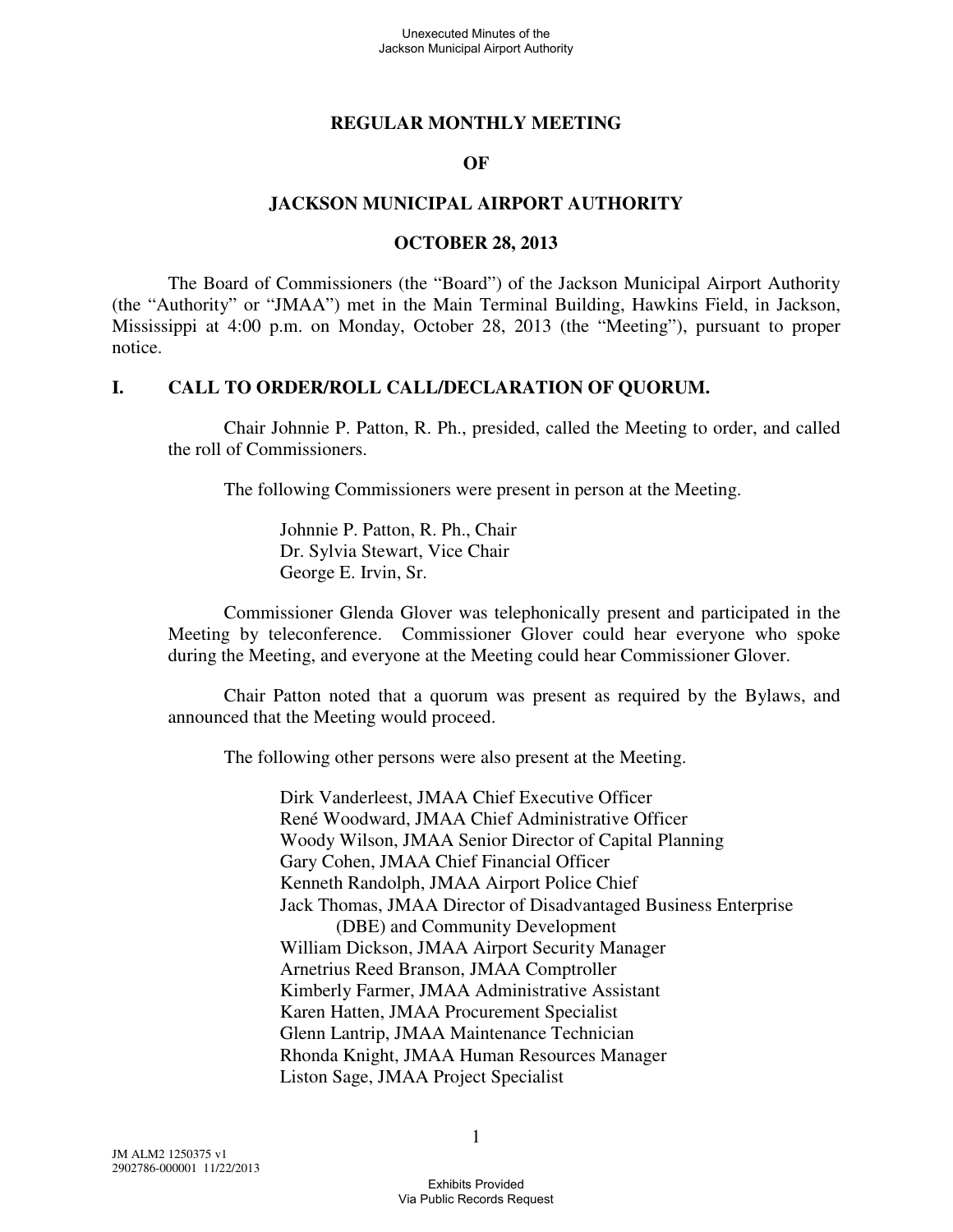Joyce Tillman, JMAA Facilities Engineer Jack Weldy, JMAA Properties Manager John Bourgeois, Waggoner Engineering, Inc. Chuck Lott, Neel-Schaffer, Inc. Alan Moore, Baker Donelson Bearman Caldwell & Berkowitz Jeff Wagner, Baker Donelson Bearman Caldwell & Berkowitz Marlena Pickering, Baker Donelson Bearman Caldwell & Berkowitz

## **II. APPROVAL AND EXECUTION OF MINUTES.**

### **A. Open Session and Executive Session of the Special Meeting of the Board of Commissioners, September 26, 2013.**

### **B. Minutes of the Board Work Session, October 24, 2013.**

After discussion, upon motion duly made by Commissioner Irvin, seconded by Commissioner Stewart, and unanimously approved by the affirmative votes of all Commissioners present, the minutes described above were approved as presented and directed to be filed in the appropriate minute book and records of the Authority.

### **III. PUBLIC COMMENTS.**

None.

## **IV. REPORTS.**

## **A. Chief Executive Officer.**

**1.** *Airport Project Manager Summary, Period Ending September 30, 2013.* 

## **2.** *Airport Activity Statistics Report, Period Ending September 30, 2013.*

Mr. Vanderleest directed the Board's attention to the Airport Project Manager Summary and the Airport Activity Statistics Report as found in the packet distributed to the Board prior to the Meeting (the "Packet"), and discussed these reports with the Board. A copy of the Packet is attached as an exhibit to the minutes of the Meeting.

## **3.** *Employee and Organizational Recognitions.*

a. Employee of the Month, October 2013: Glenn Lantrip, Maintenance Technician, Terminal Maintenance.

> Mr. Vanderleest recognized and commended Mr. Lantrip for being named Employee of the Month for October 2013.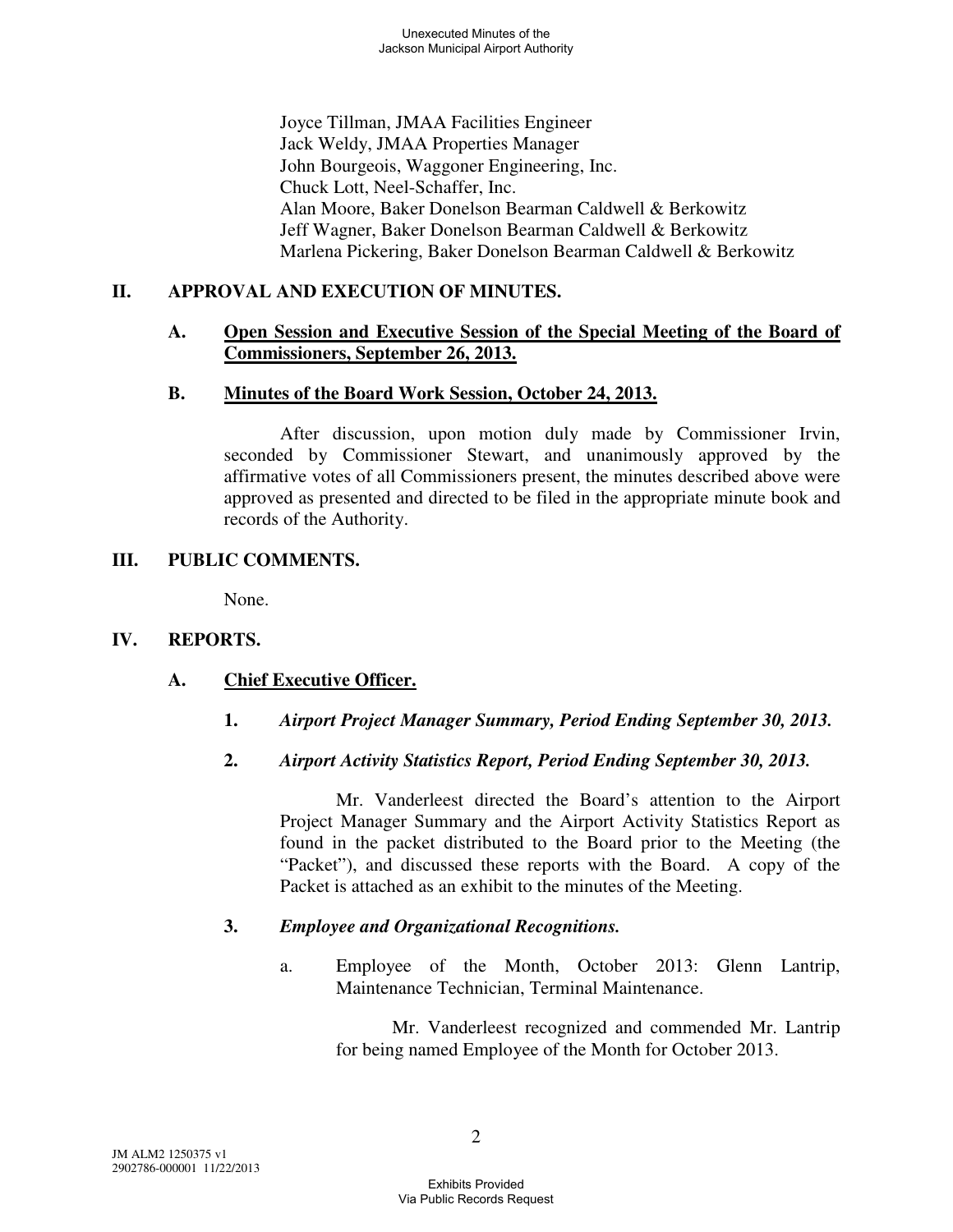b. Karen Hatten, Procurement Specialist, Human Resources & Administration: 2013 Volunteer of the Year, awarded by Airport Purchasing Group.

> Mr. Vanderleest recognized and commended Ms. Hatten for being named 2013 Volunteer of the Year by the Airport Purchasing Group.

c. Jackson Municipal Airport Authority: Platinum Sponsor Award, 13th Annual Awards Gala, Mississippi Minority Business Alliance.

Mr. Vanderleest informed the Board that the Authority had received a Platinum Sponsor Award for the 13th Annual Awards Gala of the Mississippi Minority Business Alliance.

#### **B. Attorney.**

Mr. Moore said the attorneys had nothing to report at this time.

#### **V. ACTION ITEMS.**

#### **A. Financial Matters.**

- **1.** *Financial Reports for September 2013.* 
	- a. Balance Sheet: Accept.
	- b. Income Statement: Accept.
	- c. Claims Docket for September 2013: Approve.
	- d. Quarterly Statistics.

Mr. Vanderleest directed the Board's attention to the above referenced financial reports for September 2013, the Claims Docket for September 2013, and the summary of the Fourth Quarter FY2013 statistics, all of which were included in the Packet.

During discussion, Commissioner Irvin and others complimented the staff for their excellence in financial management on behalf of the Authority.

After discussion, upon motion duly made by Commissioner Stewart, seconded by Commissioner Glover, and unanimously approved by the affirmative votes of all Commissioners present, the Board adopted the following resolution.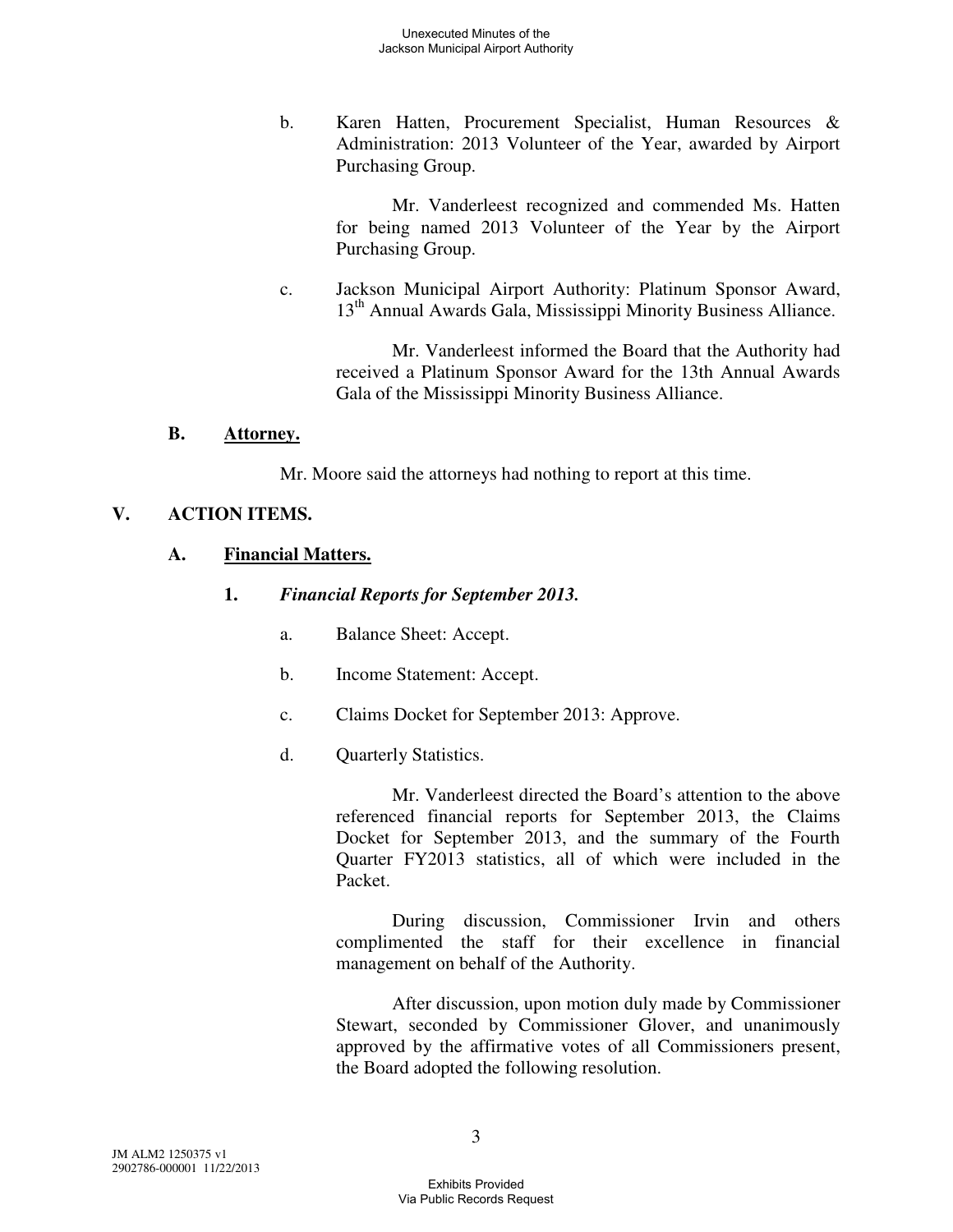## **RESOLUTION ACCEPTING FINANCIAL REPORTS FOR SEPTEMBER 2013, APPROVING AND AUTHORIZING PAYMENT OF CLAIMS DOCKET FOR SEPTEMBER 2013, AND ACCEPTING QUARTERLY FINANCIAL REPORT**

**WHEREAS**, the Board of Commissioners (the "Board") of the Jackson Municipal Airport Authority (the "Authority") has reviewed and considered (i) the Balance Sheet and Income Statement for the Authority for the month and period ending September 30, 2013 (the "Financial Reports"); (ii) the Claims Docket for the Authority for the month of September 2013 (the "Claims"); and (iii) the financial reports for the Fourth Quarter FY2013 (the "Quarterly Report"), each of which was (x) included in the packet distributed to the Board prior to the October 28, 2013, Regular Monthly Meeting of the Board, and (y) incorporated herein by reference;

**NOW, THEREFORE, BE IT RESOLVED**, the Board hereby (i) accepts the Financial Reports; (ii) approves and authorizes payment of the Claims in the total amount of \$1,745,429.50; and (iii) accepts the Quarterly Report.

#### **B. Service Agreements.**

- **1.** *Disadvantaged Business Enterprise Support Services Goal Setting, JMAA: Authorize Agreement (Colette Holt & Associates).*
- **2.** *JMAA Website Software Services: Approve and Amend Agreements (FlightView, Inc. and Crosstek Solutions, LLC).*
- **3.** *JMAA Contract No. 007-13-119, East Metro Corridor Site Development, JAN: Authorize Amendment (Waggoner Engineering, Inc.).*
- **4.** *JMAA Contract No. 12-002, Airport Radio System and Emergency Telecommunications Recording System, JAN: Authorize Renewal of Agreement (DSS Corporation).*

Mr. Vanderleest directed the Board's attention to the memoranda in the Packet, which described these matters, and discussed these matters with the Board.

After discussion, upon motion duly made by Commissioner Stewart, seconded by Commissioner Irvin, and unanimously approved by the affirmative votes of all Commissioners present, the Board adopted the following resolution.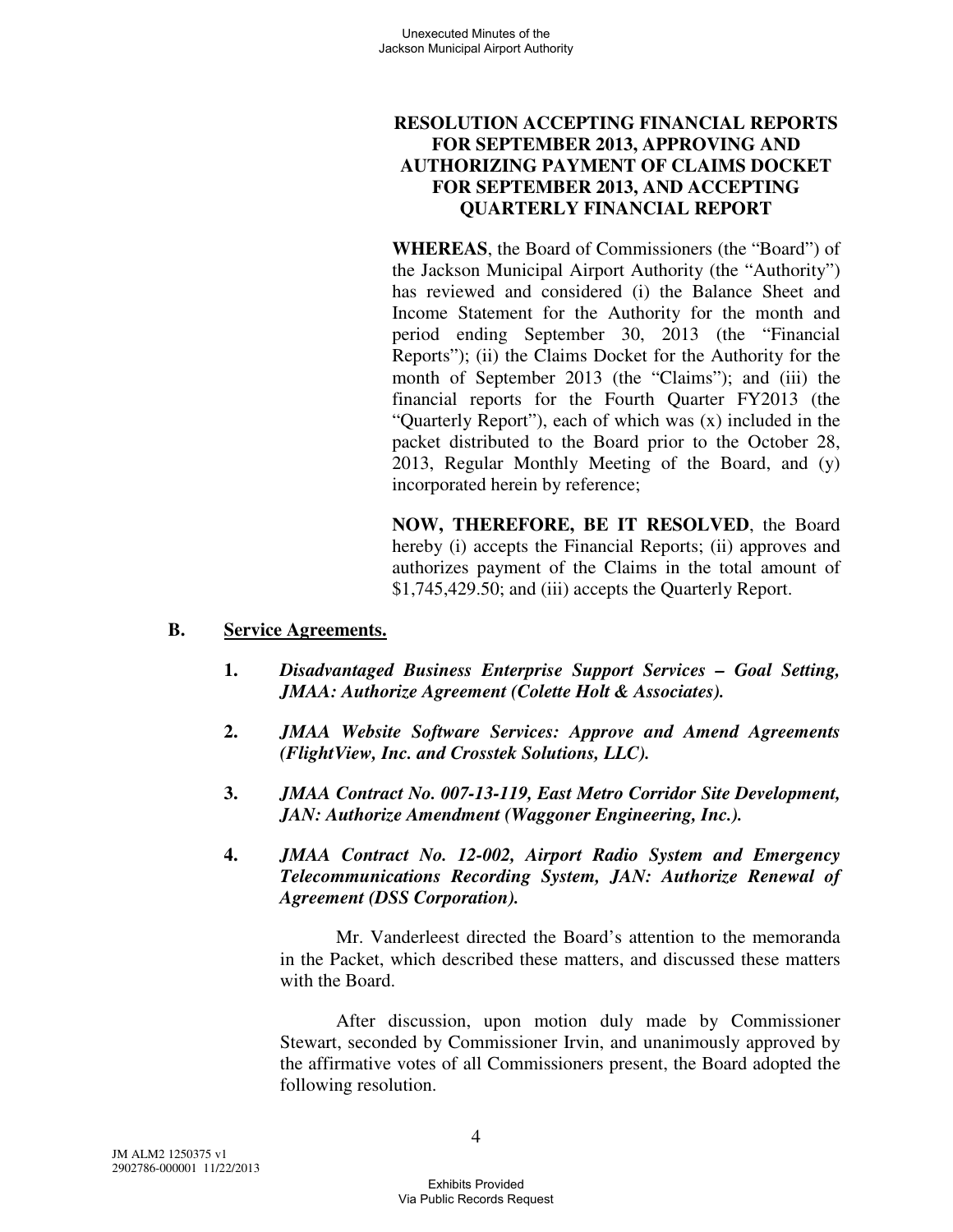# **RESOLUTION APPROVING AND AUTHORIZING CERTAIN ACTIONS WITH RESPECT TO CERTAIN SERVICE AGREEMENTS**

**WHEREAS**, the staff of the Jackson Municipal Airport Authority (the "Authority") has recommended that the Board of Commissioners (the "Board") of the Authority approve and authorize certain actions with respect to certain service agreements identified below, all as more particularly described in certain memoranda (i) included in the packet distributed to the Board prior to the October 28, 2013, Regular Monthly Meeting of the Board, and (ii) incorporated herein by reference (separately, each a "Memorandum;" collectively, the "Memoranda"); and

**WHEREAS**, the Board has reviewed the Memoranda and considered the recommendations therein by the staff of the Authority;

**NOW, THEREFORE, BE IT RESOLVED**, the Board hereby determines that it would be in the best interests of and in furtherance of the duties and responsibilities of the Authority to, and the Board hereby does, take the following actions:

- 1. The Board approves and authorizes negotiation and execution of a professional services agreement with Colette Holt & Associates ("Holt"), whereby Holt will assist in establishing standardized methods for setting Disadvantaged Business Enterprise ("DBE") goals for the Authority under 49 CFR Part 26, with fees for such services not to exceed \$10,000 (the "Holt Agreement"), all as more particularly set out in the Memorandum dated October 18, 2013, which describes this matter, said Holt Agreement to be in such form and to contain such terms and conditions consistent with said Memorandum as may be deemed appropriate by the Chief Executive Officer of the Authority (the "CEO"), as evidenced by his execution thereof.
- 2. The Board approves and authorizes negotiation and execution of (i) a service agreement with FlightView, Inc. ("FlightView") to provide flight status information components for a new marketing website for the Authority, for an initial development fee of \$2,700 and an annual subscription fee of \$3,500 (the "FlightView Agreement"); and (ii) a service agreement with Crosstek Solutions, LLC ("Crosstek"), whereby Crosstek will work with FlightView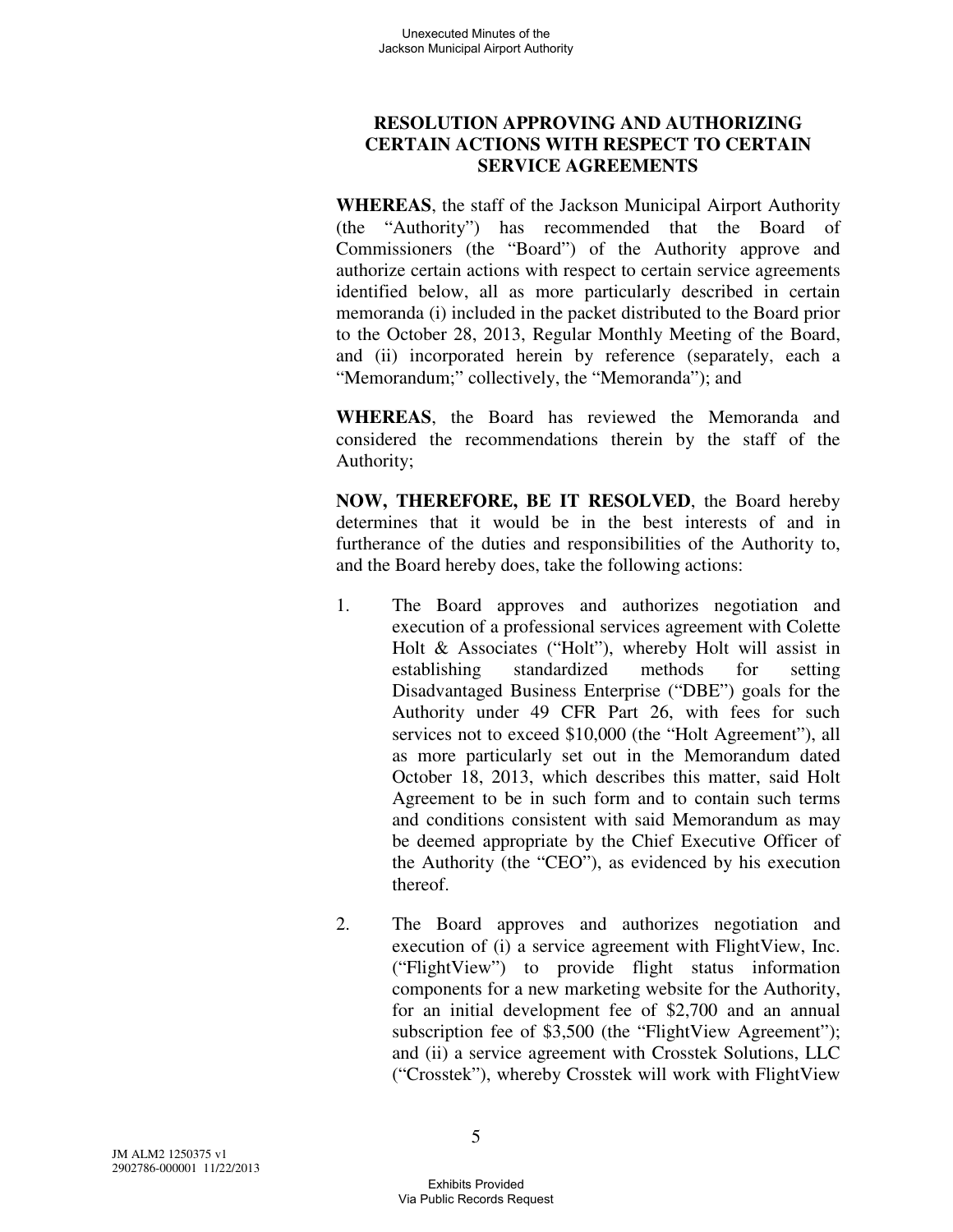to create a dedicated flight services website for use with web browsers, smart phones or tablet devices, for an initial development fee of \$22,000 and an annual subscription fee of \$1,788 (the "Crosstek Agreement"), all as more particularly set out in the Memorandum dated October 15, 2013, which describes this matter, both the FlightView Agreement and Crosstek Agreement to be in such form and to contain such terms and conditions consistent with said Memorandum as may be deemed appropriate by the CEO, as evidenced by his execution thereof.

- 3. The Board approves and authorizes negotiation and execution of an addendum to the professional services agreement with Waggoner Engineering, Inc. ("WEI") to provide engineering and related services in connection with preparation of an application under Entergy's "Qualified Site Program" to cover certain areas of Authority land along the East Metro Corridor and located on the premises of Jackson-Medgar Wiley Evers International Airport (the "Services"), with fees and expenses for the Services not to exceed \$52,500 (the "WEI Addendum"), all as more particularly set out in the Memorandum dated October 17, 2013, which describes this matter, the WEI Addendum to be in such form and to contain such terms and conditions consistent with said Memorandum as may be deemed appropriate by the CEO, as evidenced by his execution thereof.
- 4. The Board approves and authorizes negotiation and execution of a service agreement with DSS Corporation ("DSS") for general support and repair services to the emergency telecommunications and airport radio system communications recording system, with fees and expenses for such services not to exceed \$4,080 (the "DSS Agreement"), said DSS Agreement to be in such form and to contain such terms and conditions consistent with the Memorandum dated October 8, 2013, which describes this matter, as may be deemed appropriate by the CEO, as evidenced by his execution thereof.

## **C. Construction Projects.**

**1.** *JMAA Project No. 014-11, Airport Security and Access Control Systems Improvements; Premises Distribution System, JAN: Authorize Amendments (Faith Group, LLC; Waggoner Engineering, Inc.; EO Integrated Systems, Inc.).*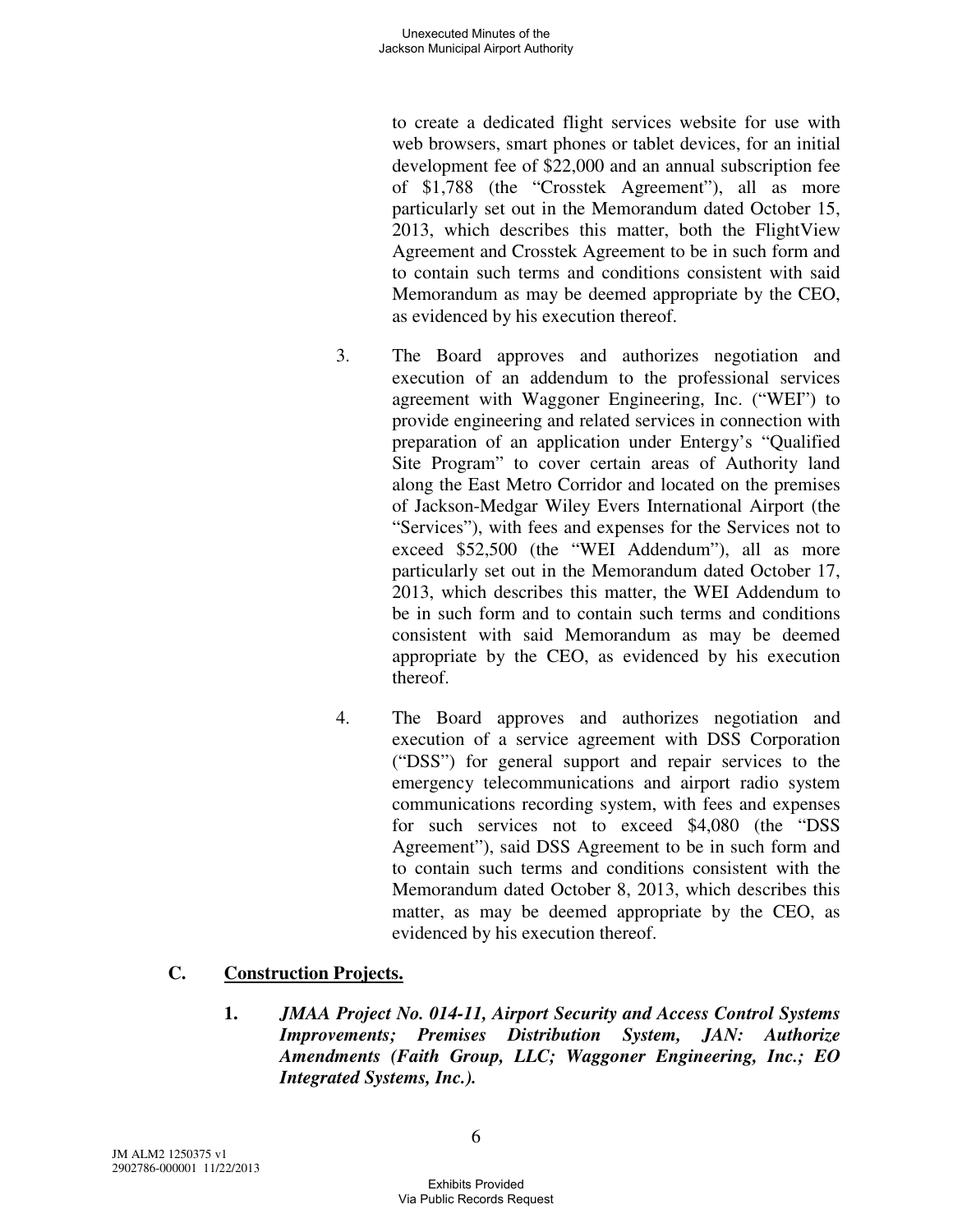- **2.** *JMAA Contract No. 005-13-286-20, Northwest Ramp Repair and Repaving, HKS: Authorize Amendment (Neel-Schaffer, Inc.).*
- **3.** *JMAA Project No. 005-13, Northwest Ramp Repair and Repaving, HKS: Award Contract (Socrates Garrett Enterprises, Inc.).*
- **4.** *JMAA Contract No. 021-12-048, Reconstruction of Former Catering Kitchen and Delta Airlines Flight Operations Area, JAN: Approve Change Order No. 1 (Harris Constructors, Inc.).*

Mr. Vanderleest directed the Board's attention to the memoranda in the Packet, which described these matters, and discussed these matters with the Board.

After discussion, upon motion duly made by Commissioner Irvin, seconded by Commissioner Stewart, and unanimously approved by the affirmative votes of all Commissioners present, the Board adopted the following resolution.

## **RESOLUTION APPROVING AND AUTHORIZING CERTAIN ACTIONS WITH RESPECT TO CERTAIN CONSTRUCTION PROJECTS**

**WHEREAS**, the staff of the Jackson Municipal Airport Authority (the "Authority") has recommended that the Board of Commissioners (the "Board") of the Authority approve and authorize certain actions with respect to certain construction projects identified below, all as more particularly described in certain memoranda (i) included in the packet distributed to the Board prior to the October 28, 2013, Regular Monthly Meeting of the Board, and (ii) incorporated herein by reference (separately, each a "Memorandum;" collectively, the "Memoranda"); and

**WHEREAS**, the Board has reviewed the Memoranda and considered the recommendations therein by the staff of the Authority;

**NOW, THEREFORE, BE IT RESOLVED**, the Board hereby determines that it would be in the best interests of and in furtherance of the duties and responsibilities of the Authority to, and the Board hereby does, take the following actions:

1. The Board approves and authorizes (i) negotiation and execution of an amendment to the professional services agreement with Faith Group, LLC ("Faith"), pursuant to which Faith will provide additional design and construction engineering services in connection with the Airport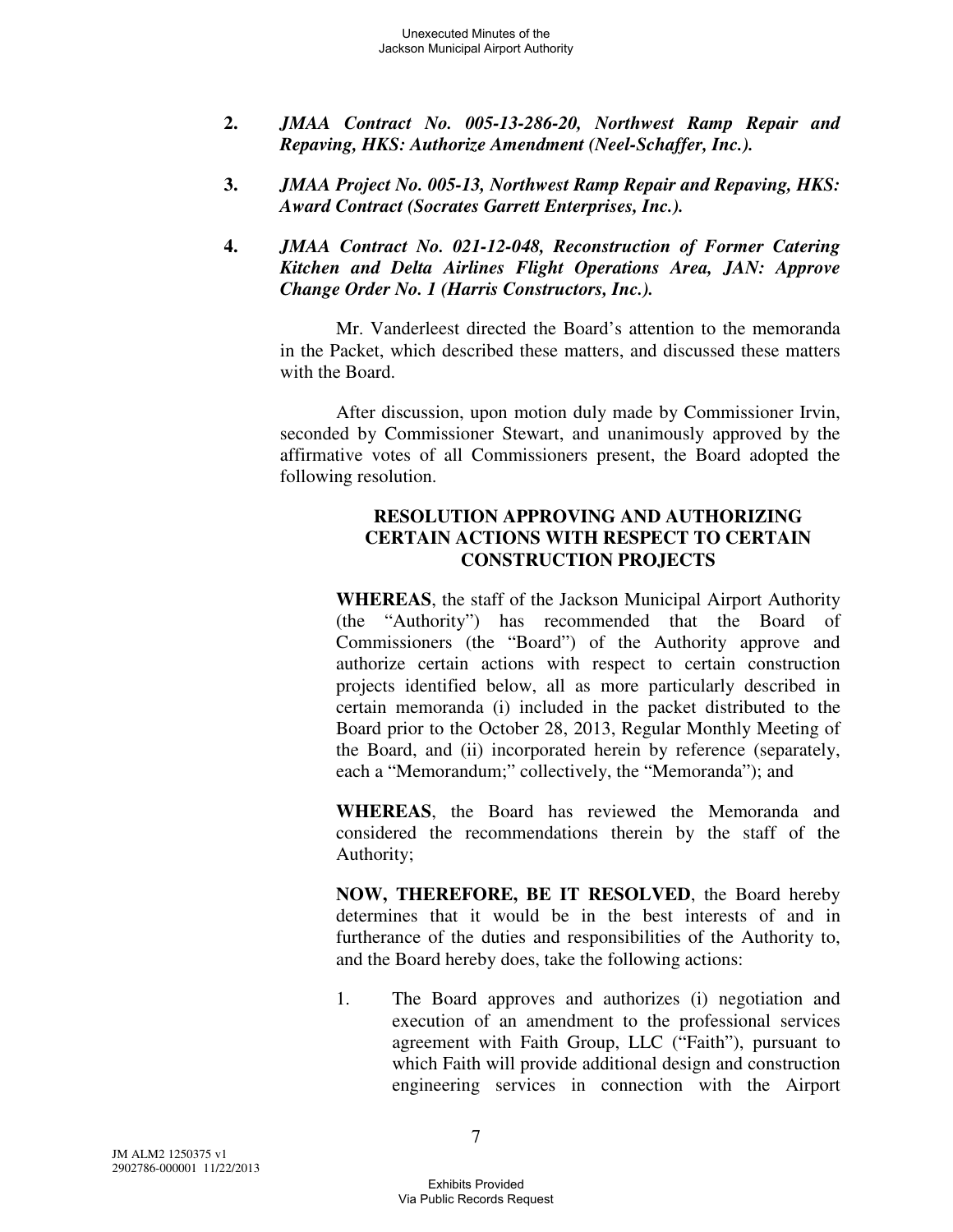Security and Access Control Systems Improvements and Premises Distribution System project (JMAA Project No. 014-11) (the "ACS/PDS Project"), the cost of said additional services not to exceed \$90,650 (the "Faith Amendment"); negotiation and execution of an amendment to the professional services agreement with Waggoner Engineering, Inc. ("WEI"), pursuant to which WEI will provide additional structural engineering services in connection with the ACS/PDS Project, the cost of said additional services not to exceed \$7,000 (the "WEI Amendment"); (iii) negotiation, execution and accomplishment of a change order to JMAA Contract No. 014-11-091 with EO Integrated Systems, Inc. ("EOIS") to provide coordination and support services, with fees not to exceed \$20,000 (the "EOIS Change Order"); and (iv) an increase in the ACS/PDS Project budget for all additional services of \$117,650, for a new total project budget of \$2,628,424; all as more particularly set forth in the Memorandum dated October 19, 2013, which describes this matter, each of the Faith Amendment, WEI Amendment and EOIS Change Order to be in such form and to contain such terms and conditions consistent with said Memorandum, as may be deemed appropriate by the Chief Executive Officer of the Authority (the "CEO"), as evidenced by his execution thereof.

- 2. The Board approves and authorizes negotiation and execution of an amendment to the professional services agreement with Neel-Schaffer, Inc. ("NSI"), pursuant to which NSI will provide design and construction engineering services in connection with the assessment and resurfacing of the Northwest Aircraft Parking Ramp at Hawkins Field (JMAA Project No. 005-13) (the "HKS Ramp Repair Project"), with fees and expenses not to exceed \$7,900 (the "NSI Amendment"), said NSI Amendment to be in such form and to contain such terms and conditions consistent with the Memorandum dated October 17, 2013, which describes this matter, as may be deemed appropriate by the CEO, as evidenced by his execution thereof.
- 3. The Board hereby (i) waives a clerical error in the bid submitted by Socrates Garrett Enterprises, Inc. ("Garrett") in its bid for JMAA Project No. 005-13, Northwest Ramp Repair and Repaving (the "HKS Ramp Repair Project"); (ii) accepts the bid by Garrett for the HKS Ramp Repair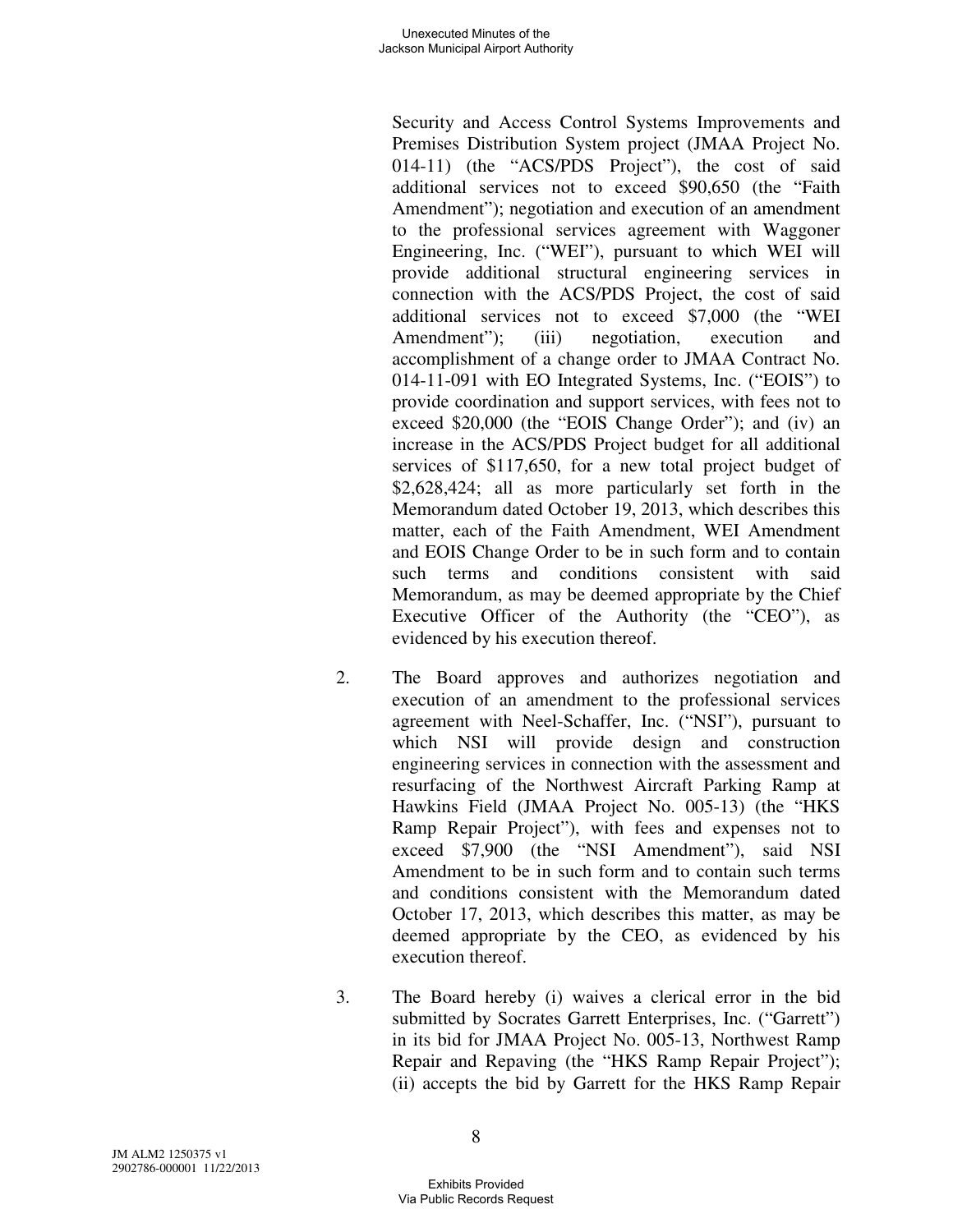Project in the amount of \$478,029 as the lowest and best bid for the HKS Ramp Repair Project; and (iii) approves and authorizes negotiation and execution of an agreement with Garrett to accomplish the HKS Ramp Repair Project (the "Garrett Agreement"); all as more particularly set forth in the Memorandum dated October 17, 2013, which describes this matter, said Garrett Agreement to be in such form and to contain such terms and conditions consistent with the Memorandum, as may be deemed appropriate by the CEO, as evidenced by his execution thereof.

4. The Board approves and authorizes (i) execution and accomplishment of Change Order No. 1 to Contract No. 021-12-048 with Harris Constructors, Inc. ("Harris") in connection with JMAA Project No. 021-12, Reconstruction of Former Catering Space and Delta Airlines Flight Operations Area at Jackson-Medgar Wiley Evers International Airport, as more particularly described in the Memorandum dated October 18, 2013, which describes this matter; and (ii) an increase in the project budget of \$12,276 for a new contract total of \$544,276, all as set forth in said Memorandum.

### **D. Procurements.**

There was no discussion or action regarding procurements at the Meeting.

#### **E. Grants.**

There was no discussion or action regarding grants at the Meeting.

#### **F. Other Matters.**

#### **1.** *Resolution Expressing Appreciation to Ms. Marlena Pickering.*

Commissioner Stewart recommended that the Board consider adopting a resolution expressing appreciation to Ms. Marlena Pickering for her work on behalf of the Authority with Baker Donelson Bearman Caldwell & Berkowitz.

After discussion, upon motion duly made by Commissioner Stewart, seconded by Commissioner Irvin, and unanimously approved by the affirmative votes of all Commissioners present, the Board adopted the following resolution.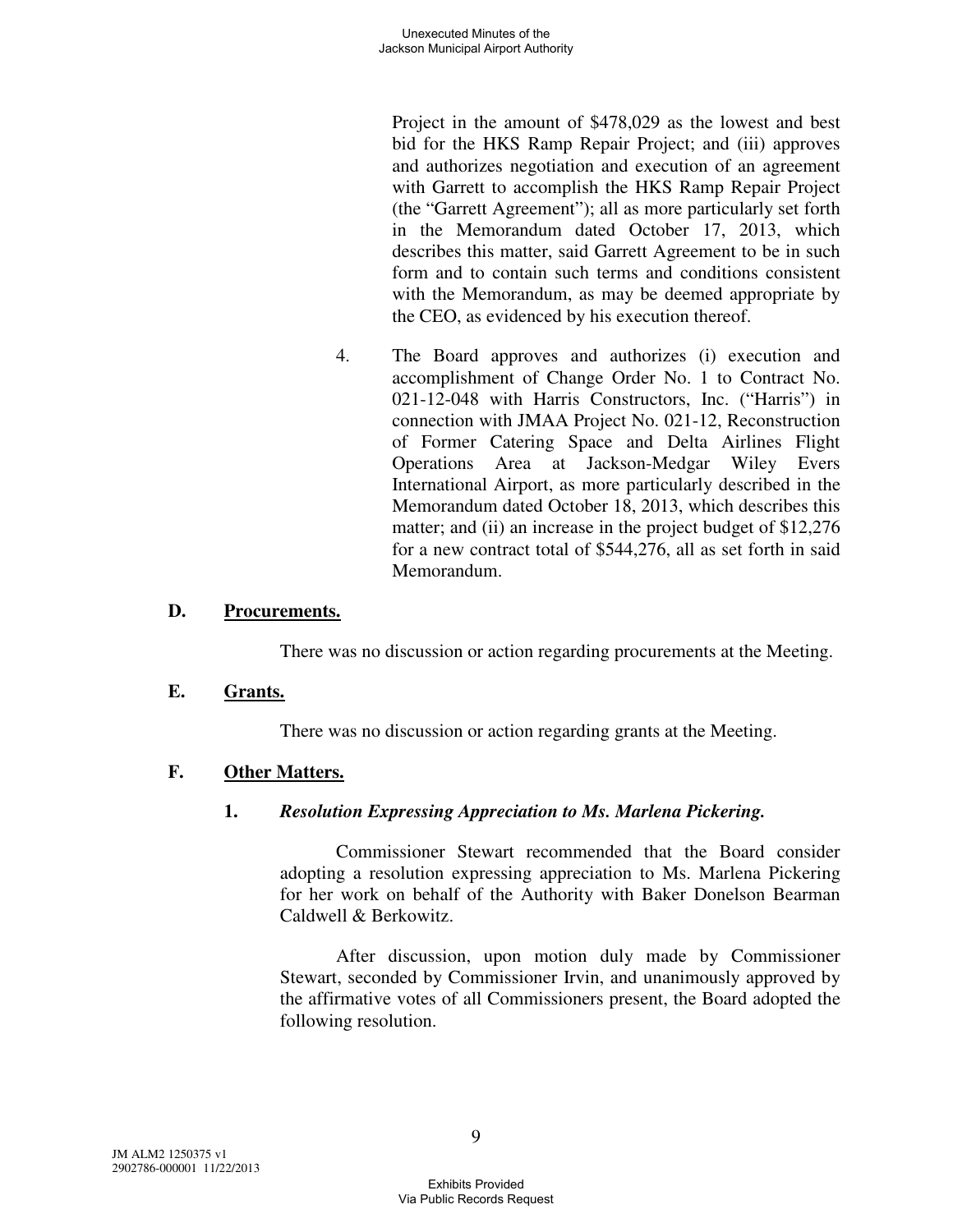## **RESOLUTION EXPRESSING THE APPRECIATION OF THE JACKSON MUNICIPAL AIRPORT AUTHORITY TO MS. MARLENA P. PICKERING**

**WHEREAS**, the Jackson Municipal Airport Authority was created by the City of Jackson, Mississippi in accordance with Mississippi law to operate Jackson - Medgar Wiley Evers International Airport in Rankin County and Hawkins Field in Hinds County, Mississippi; and

**WHEREAS**, the Jackson Municipal Airport Authority is governed by a Board of Commissioners, each member of which is appointed by the Mayor of the City of Jackson and confirmed by the City Council; and

**WHEREAS**, Ms. Marlena P. Pickering, as an attorney with the law firm of Baker, Donelson, Bearman, Caldwell & Berkowitz, P.C., General Counsel to the Jackson Municipal Airport Authority, has provided valuable counsel, advice and guidance to the Board of Commissioners and staff of the Jackson Municipal Airport Authority and has worked with the Jackson Municipal Airport Authority in furthering its mission of enabling and promoting air transportation through her dedicated service; and

**WHEREAS**, Ms. Marlena P. Pickering has accepted employment as an attorney with the United States Department of Justice, Federal Bureau of Prisons and will no longer be working with the Jackson Municipal Airport Authority; and

**WHEREAS**, the Board of Commissioners of the Jackson Municipal Airport Authority desires to express its appreciation for the services provided by Ms. Marlena P. Pickering;

**NOW, THEREFORE, BE IT RESOLVED**, the Board of Commissioners of the Jackson Municipal Airport Authority, for itself and on behalf of the staff of the Jackson Municipal Airport Authority, hereby expresses its deepest appreciation and thanks to Ms. Marlena P. Pickering for her service to the Jackson Municipal Airport Authority; and

**BE IT RESOLVED, FURTHER, the Board of Commissioners of** the Jackson Municipal Airport Authority, for itself and on behalf of the staff of the Jackson Municipal Airport Authority, hereby wishes Ms. Marlena P. Pickering success in her future endeavors.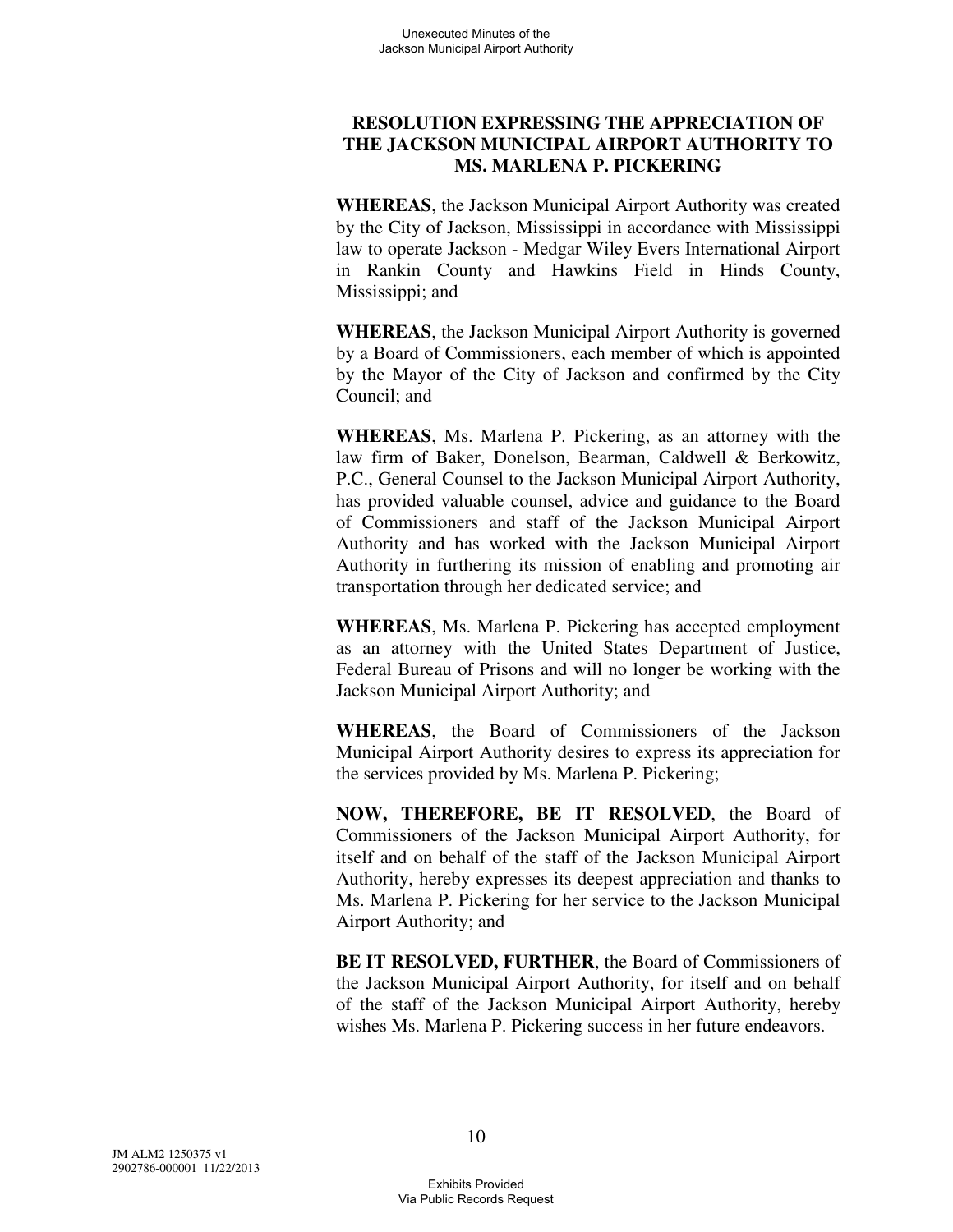### **2.** *Early Issues.*

Mr. Vanderleest asked the Board to consider approval of a certain Early Issue Claim in the amount of \$931.44 in reimbursement to Mr. Vanderleest for his expenses incurred in connection with his attendance at the Tennessee State University Presidential Inauguration celebration for Commissioner Glenda Glover. During discussion, Mr. Vanderleest and the Board discussed the numerous favorable comments about the City of Jackson and JMAA that Commissioner Glover made during the Inauguration festivities. Mr. Vanderleest said he received many compliments on Jackson and JAN during the Inauguration events.

After discussion, upon motion duly made by Commissioner Irvin, seconded by Commissioner Stewart, and unanimously approved by the affirmative votes of all Commissioners present, the Board adopted the following resolution.

## **RESOLUTION APPROVING AND AUTHORIZING PAYMENT OF EARLY ISSUE CLAIMS**

**WHEREAS**, the staff of the Jackson Municipal Airport Authority (the "Authority") has recommended that the Board of Commissioners (the "Board") of the Authority approve and authorize prompt payment of a certain early issue claim payable to Mr. Vanderleest in connection with travel and related expenses for his attendance at the Tennessee State University Presidential Inauguration ceremony honoring Commissioner Glenda Glover on Friday, October 25, 2013, in the amount of \$931.44 (the "Early Issue Claim"); and

**WHEREAS**, the Board has reviewed the Early Issue Claim and considered the recommendation by the staff of the Authority;

**NOW, THEREFORE, BE IT RESOLVED**, the Board hereby determines that the Early Issue Claim is an appropriate and proper expense incurred in connection with authorized responsibilities and duties of the Authority, and hereby approves and authorizes prompt payment of the Early Issue Claim in the total amount of \$931.44.

## **3.** *Board Travel.*

The Board discussed several upcoming conventions and meetings that attendance by Commissioners and staff might benefit the Authority, but made no decisions and decided to defer further discussion on travel until the November Board meeting.